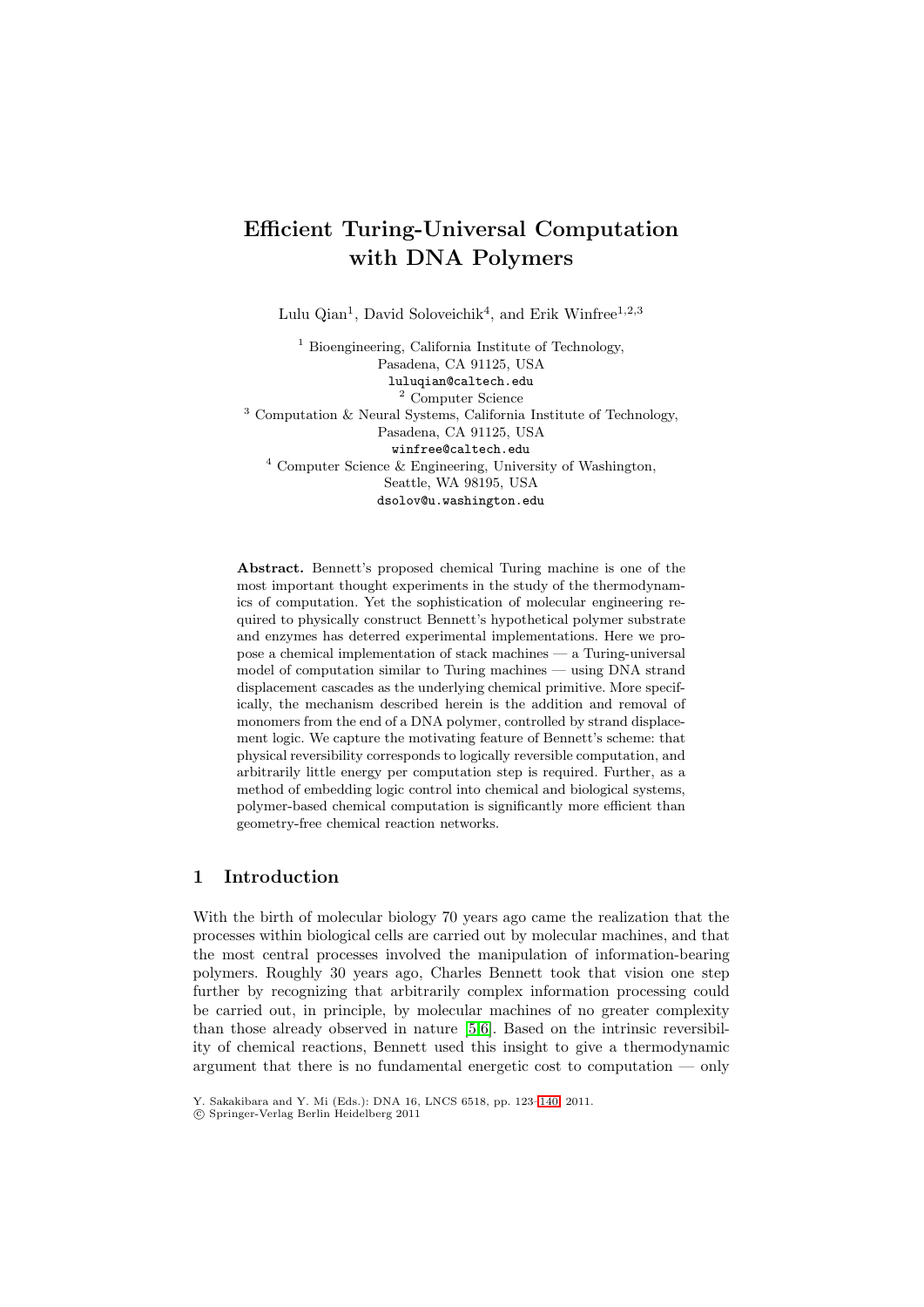a cost to erase data. This conclusion derives from four principles: (1) as Landauer observed [\[15\]](#page-17-0), making a logically irreversible decision entails an energetic expenditure of  $kT \ln 2$ , and thus there is an unavoidable cost to irreversible logical operations; (2) being logically reversible is not enough to ensure low-energy computation, since it is possible to implement reversible logic using irreversible mechanisms; (3) a physically reversible system with an essentially linear state space can be biased ever-so-slightly forward, in which case progress is made despite involving a Brownian random walk, with the mean speed being linear in the (arbitrarily near zero) energy expended per step; and (4) any logically irreversible computation can be recast with a minimal number of extra computational steps [\[5,](#page-16-0)[7\]](#page-16-3) as a logically reversible computation that requires irreversible operations only when preparing input and output during repeated use. It's intriguing to ask whether Landauer's and Bennett's principles have any bearing on the remarkable efficiency of living things, but cellular processes typically use several times more energy than needed for logical irreversibility. On the other hand, modern electrical computers expend many orders of magnitude more energy than required by logical irreversibility, presenting the challenge of building computers that have the efficiency Bennett argued is possible.

Direct implementation of Bennett's hypothetical chemical Turing machine has been hampered by our inability, as yet, to engineer molecular machinery to spec. Len Adleman's laboratory demonstration of a DNA computing paradigm for solving NP-complete problems [\[1\]](#page-16-4) ignited renewed interest in the molecular implementation of Turing machines. Early theoretical proposals made use of existing enzymes but required a series of laboratory manipulations to step the molecular Turing machines through their operational cycle [\[20](#page-17-1)[,2](#page-16-5)[,23\]](#page-17-2), while later theoretical proposals suggested how autonomous molecular Turing machines could be built but made use of hypothetical enzymes or DNA nanostructures [\[14,](#page-17-3)[4,](#page-16-6)[11](#page-16-7)[,28,](#page-17-4)[12\]](#page-16-8). Experimental demonstrations of autonomous biomolecular computers implemented weaker models of computation such as digital circuits or finite state machines [\[22](#page-17-5)[,3\]](#page-16-9). Two-dimensional molecular self-assembly is Turing universal [\[26\]](#page-17-6), implementable with DNA tiles [\[21\]](#page-17-7), and can be physically and logically reversible [\[27\]](#page-17-8), but it has the distinct disadvantage of storing the entire history of its computation within a supramolecular complex  $-$  it's bulky.

Recent work has pointed to an alternative to geometrical organization (in polymers or crystals) as the basis for Turing-universal molecular computation: abstract chemical reaction networks (CRNs) with a finite number of species in a well-mixed solution are structurally simple enough (essentially geometry-free) that in principle arbitrary networks can be implemented with DNA [\[25\]](#page-17-9), yet they are (probabilistically) Turing universal [\[24\]](#page-17-10). This Turing universal computation using geometry-free chemical reaction networks is theoretically accurate and reasonably fast (only a polynomial slowdown), but requires molecular counts (and therefore volumes) that grow exponentially with the amount of memory used [\[16](#page-17-11)[,24\]](#page-17-10). In contrast, reaction networks using heterogeneous polymers — the simplest kind of geometrical organization, as in Bennett's vision — can store all information as strings within a single polymer, therefore requiring volume that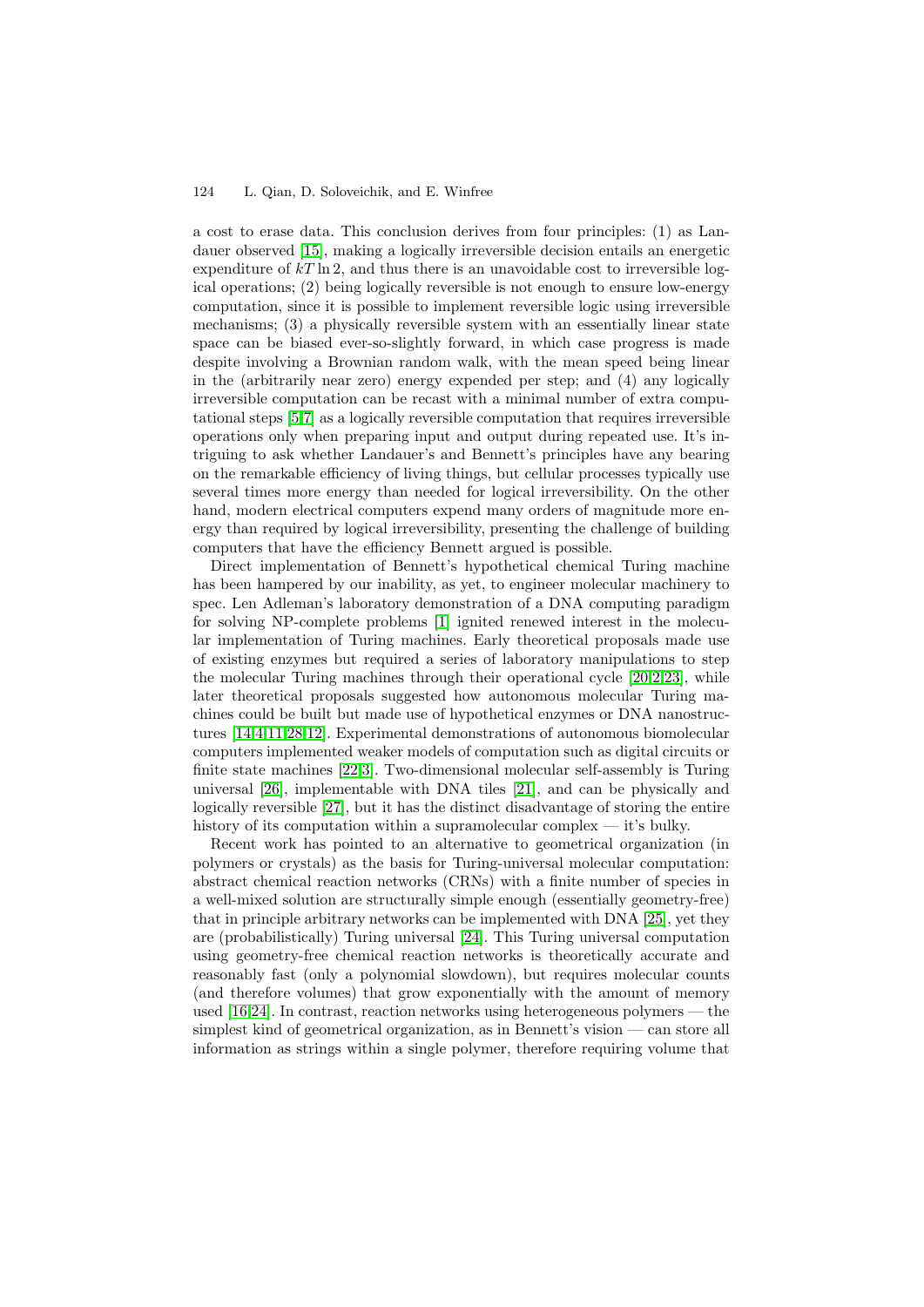grows only linearly with the memory usage [\[6](#page-16-1)[,14\]](#page-17-3). Further, geometry-free models are not energy efficient, requiring much more than Landauer's energy limit because the computation must be driven irreversibly forward to avoid error. Here, we combine the advances in geometry-free CRN implementation [\[25\]](#page-17-9) with a simple DNA polymer reaction primitive to obtain a plausible DNA implementation of time- and space- and energy-efficient Turing-universal computation. Our construction requires a small fixed number of polymers, thereby having the same efficient linear memory/volume tradeoff as Bennett's hypothetical scheme: it also has a time complexity nearly as good (only a quadratic slowdown). As in Bennett's scheme, the time complexity scales linearly with energy use (for small energies). Both constructions can perform irreversible computation using the minimum achievable amount of energy per step,  $kT \ln m$ , where m is the mean number of immediate predecessors to the logical states of the Turing machine simulation. (This energy bound is 0 for reversible Turing machines).

Our constructions will consist of two parts. First, a geometry-free chemical reaction network, and secondly, reactions involved in polymer modification. While the polymer modification reactions will perform the essential job of information storage and retrieval, the geometry-free reaction network will perform the logic operations. We describe the necessary elements for the implementation of relevant geometry-free chemical reaction networks in section [2.](#page-2-0) In the following section [3](#page-8-0) we describe the polymer reactions. Based on these two DNA implementation schemes, section [4](#page-9-0) shows how they can be used to efficiently simulate stack machines. Finally, in section [5](#page-13-0) we show how Bennett's logically reversible Turing machines can be implemented with physically reversible DNA reactions. We conclude by evaluating our contributions and pointing out room for further improvement.

## <span id="page-2-0"></span>**2 Irreversible and Reversible Chemical Reaction Networks**

In this section we discuss the components necessary for the implementation of the geometry-free chemical reaction network part of our constructions.

Recent work has proposed a DNA implementation of arbitrary (geometry-free) chemical reaction networks [\[25\]](#page-17-9), with which we assume the reader is familiar. (Even so, the construction given here is self-contained.) However, thermodynamic reversibility was not considered. Indeed, reversible reactions would simply correspond to two separate forward and reverse reactions, with both reactions having to be independently driven irreversibly by chemical potential energy provided by DNA fuels. This is wasteful for the consumption of both energy and fuel reagents. The construction we develop in this section is entirely physically reversible in the sense that firing a sequence of forward reactions and then the reverse sequence of the corresponding reverse reactions brings the chemical system into the same exact physical state as it was in the beginning, including recovery of fuel reagents and any energy used.

The major challenge in adapting the scheme of ref. [\[25\]](#page-17-9) to implement reversible chemical reactions in a physically reversible manner, is that the exact DNA strand representing a particular signal species is a function of not just the signal, but also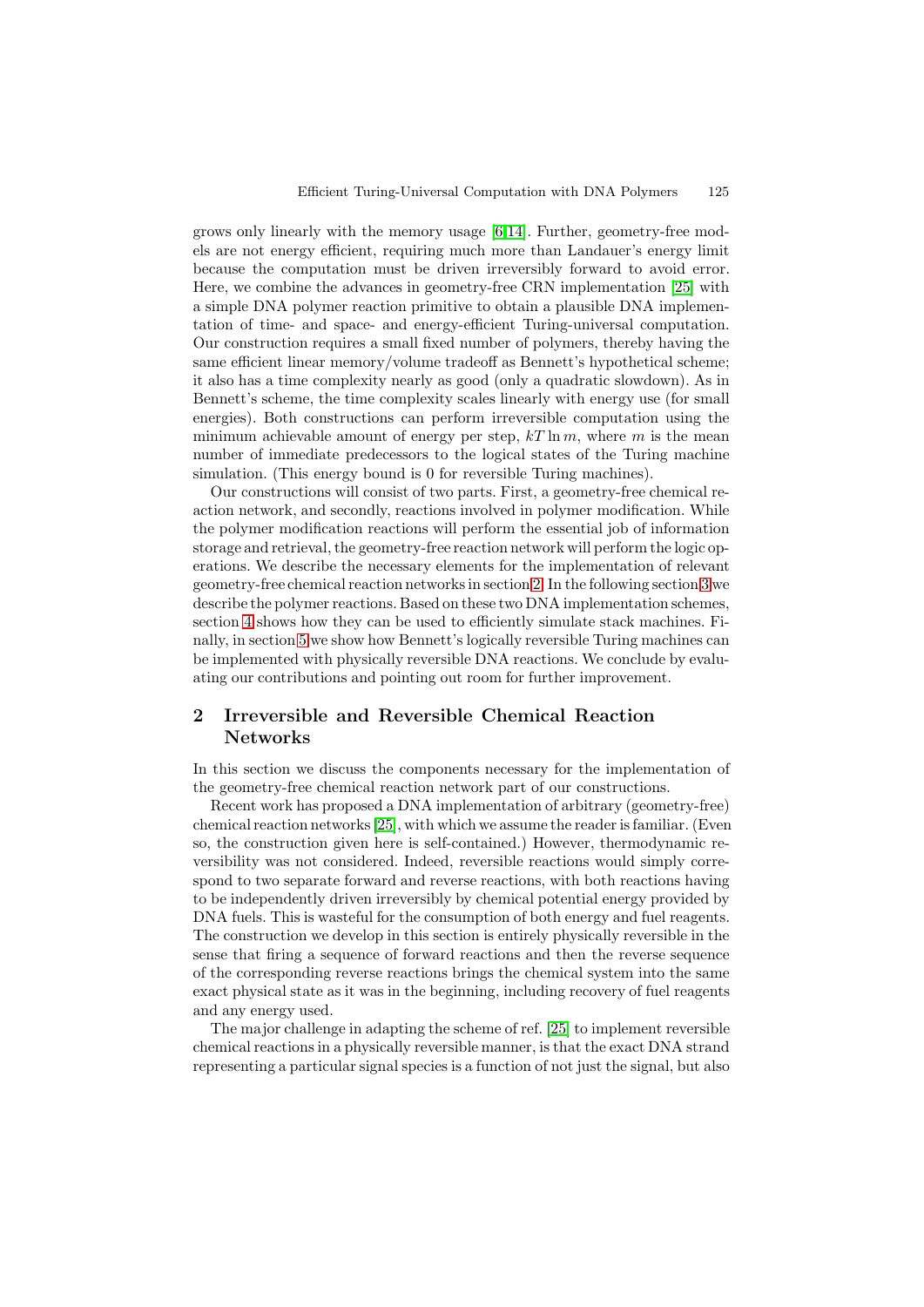<span id="page-3-0"></span>

**Fig. 1.** The implementation of the formal bimolecular reaction  $X + Y \rightarrow A + B$  using history-free signal species *X, Y, A, B.* Each strand displacement reaction is shown, with arrowed thin black lines connected by diagonal rectangles indicating reactants, products and reversibility.  $F_1$  through  $F_6$  are fuel species mediating the formal reaction, and are present in high concentration.  $F_1$  is unique to this reaction, while  $F_2$  through  $F_6$  may be shared with other reactions.  $I_1$  through  $I_4$  are intermediates of the formal reaction and they are all unique to this reaction. Domains  $^+X$ ,  $^-X$ ,  $^+Y$ ,  $^-Y$ ,  $^+A$ ,  $^-A$ ,  $^+B$ ,  $^-B$ are specific to formal species *X, Y, A, B* respectively, while domain *I* is used for the irreversible step in all reactions, and the short toehold domain *T* is used universally wherever a toehold is needed. The asterisk indicates Watson-Crick complementary domains, e.g.  $Y^*$  is complementary to  $Y$ .

of the formal reaction that produced it. Specifically, all signal strands contain a "history" domain that holds the strand in an inactive form before release from a DNA fuel complex. So even if we were to make every strand displacement step reversible, the reverse reaction of  $X \to Y$  would only be able to uptake signal species Y that have the correct history domains for this reaction, rather than the entire population of Y which may have been generated by other reactions.

In order to solve this problem, we develop a "history-free" implementation of arbitrary chemical reaction networks. (Cardelli has proposed an elegant and even further reduced scheme [\[10\]](#page-16-10) that is also history-free, but it appears unsuitable for our polymer reaction construction.) We describe an irreversible scheme,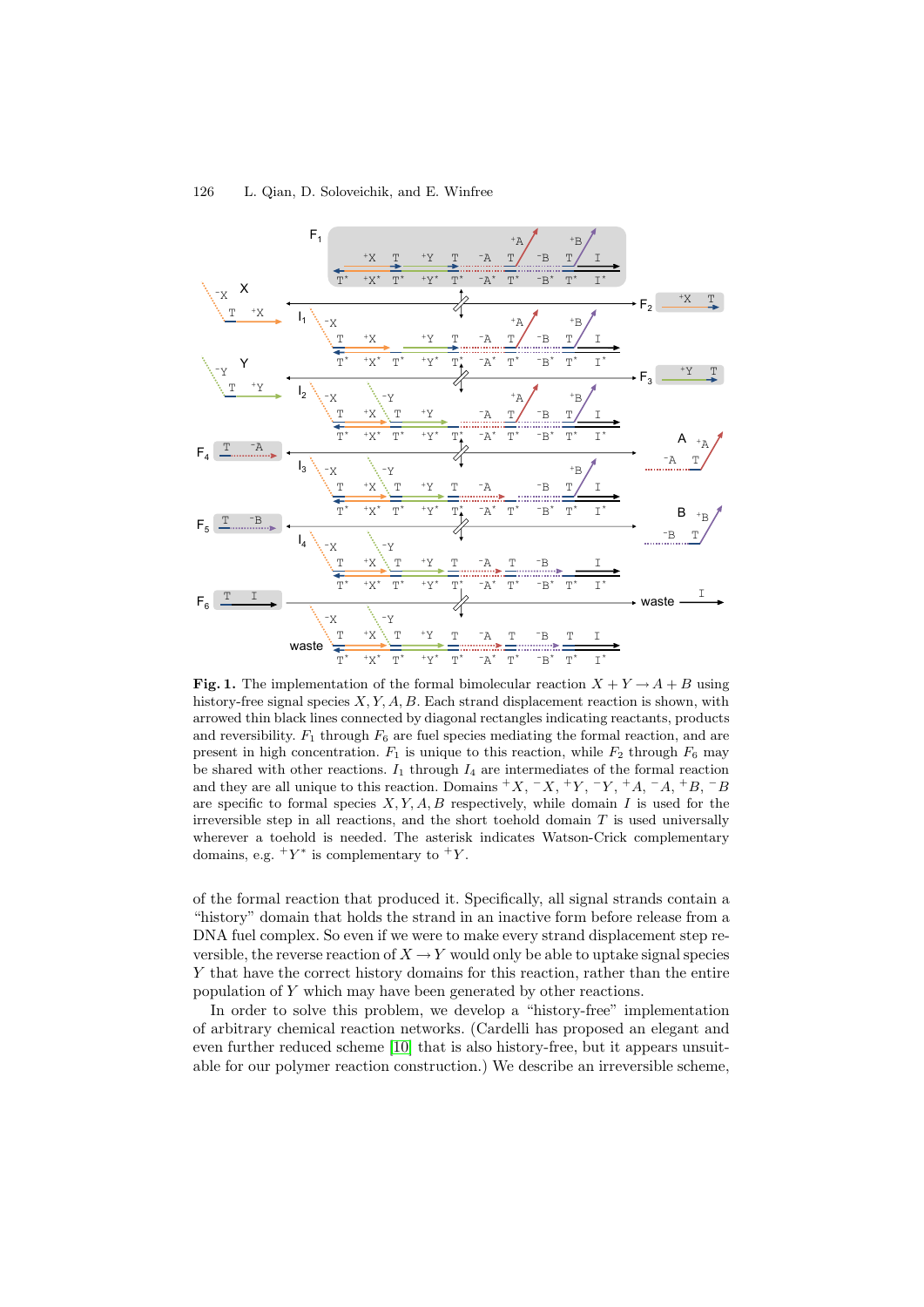that with slight modifications can become reversible. In addition to making the reversible scheme straightforward, the history-free signal strand motif simplifies the correspondence between the abstract CRN and the DNA implementation: each CRN species now corresponds to exactly one DNA species.

Like ref. [\[9\]](#page-16-11), but unlike ref. [\[25\]](#page-17-9), we use stochastic semantics in this paper where reactions manipulate integer molecular counts of the reacting species, rather than real-valued concentrations. The applicable kinetic and thermodynamic laws are widely known from the consideration of small-scale chemical systems. Unlike the quantitative kinetics requirements of ref. [\[25\]](#page-17-9), in the context of this paper a successful implementation of an irreversible reaction such as  $X + Y \rightarrow A + B$  must simply be qualitatively correct by satisfying two conditions: First, there must be some overall irreversible reaction pathway that first consumes a molecule of  $X$ , a molecule of  $Y$ , and then produces a molecule of A and a molecule of B. Second, the reaction pathway must become irreversible at some point only *after* X and Y have been consumed. If the pathway were to become irreversible before  $Y$  is consumed, then in the absence of  $Y$ ,  $X$  would still be used up. An implementation of a reversible reaction  $X + Y \rightleftharpoons A + B$ must be a reversible reaction pathway that first consumes a molecule of  $X$ , a molecule of  $Y$ , and then produces a molecule of  $A$  and a molecule of  $B$ . While we do not explicitly address the question of quantitatively correct reaction kinetics, our constructions respect the usual scaling laws for kinetics of unimolecular, bimolecular, and higher-order reactions; similar techniques as in ref. [\[25\]](#page-17-9) could applied to these constructions.

Fig. [1](#page-3-0) shows the history-free implementation of the irreversible reaction  $X + Y \rightarrow A + B$ , and Fig. [2](#page-5-0) shows the corresponding implementation of the reversible reaction  $X + Y \rightleftharpoons A + B$ .

In Fig. [1,](#page-3-0) fuel DNA species  $F_1$ ,  $F_2$ ,  $F_3$ ,  $F_4$ ,  $F_5$  and  $F_6$  are initially present in high concentration, and we assume they remain present in high concentration throughout. Signal DNA species  $X, Y, A$  and  $B$  are present in low amounts relative to the fuel species and indicate meaningful signals. To make the reaction module composable, all signal DNA species are of the same form, and allow the coupling of such formal reactions together. (They are also of the same form as signal species in another DNA strand displacement network architecture [\[19\]](#page-17-12), which allows even broader couplings.) All signal species have one short toehold domain in the middle, one long recognition domain "−" on the 5' end and another long recognition domain "+" on the 3' end. The bottom strand of fuel  $F_1$  has five long recognition domains connected by five short toehold domains. Initially, the left-most toehold domain is single-stranded and is thus available for binding, and the other four toeholds are double-stranded and thus sequestered.

Signal X first binds to fuel  $F_1$  by the exposed toehold and branch migration occurs through domain  $^+X$ . The top strand  $F_2$  will fall off when it's only held to the bottom strand by the toehold and leave  $F_1$  as intermediate product  $I_1$ . (This is the principle of toehold exchange  $[29,30]$  $[29,30]$ .) Compared to  $F_1$ , the bottom strand of  $I_1$  has its first toehold covered and the second toehold revealed. Signal Y then binds to  $I_1$  at the second toehold, branch migrates to the 3' end of <sup>+</sup>Y and kicks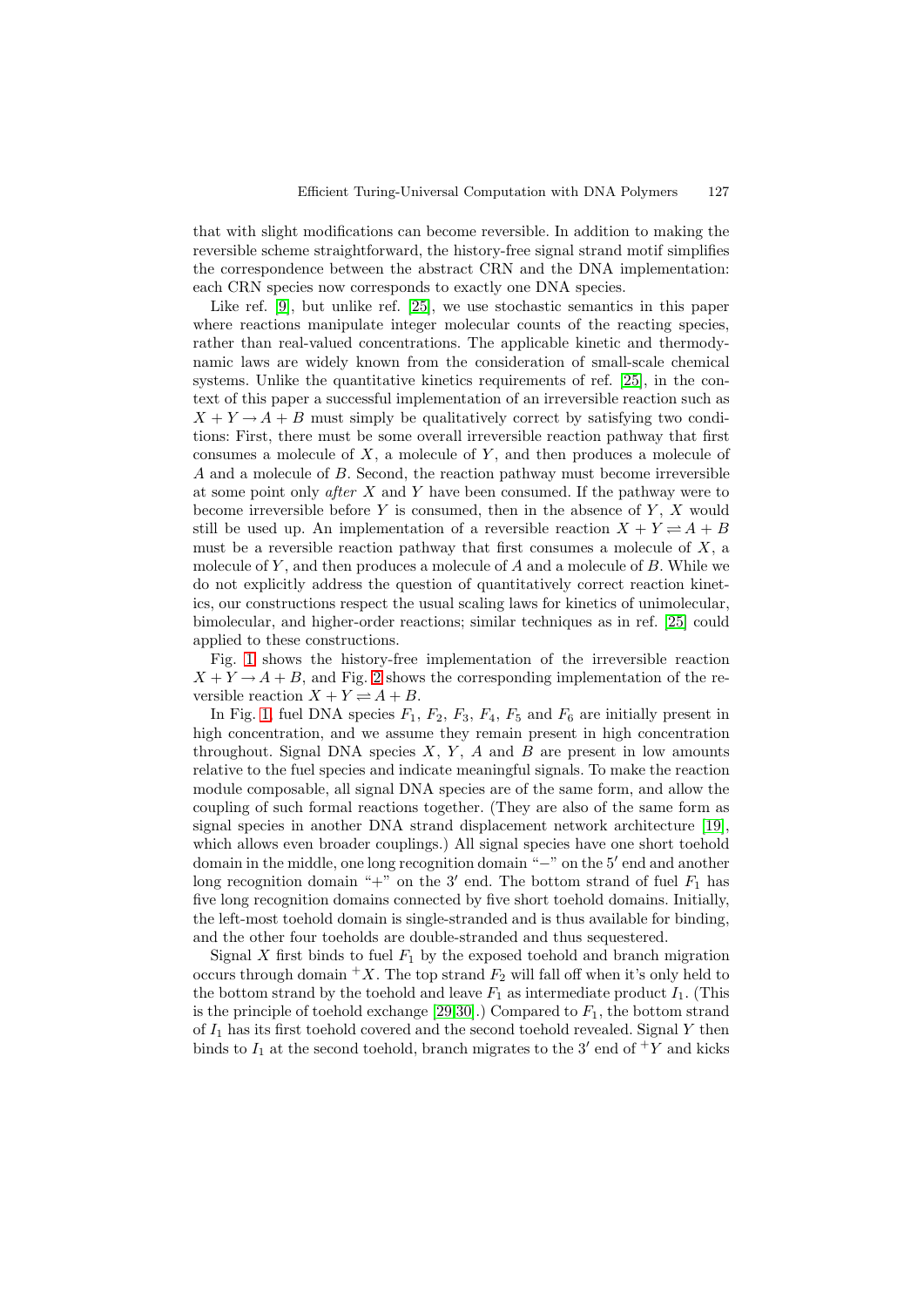<span id="page-5-0"></span>

**Fig. 2.** The implementation of the formal bimolecular reaction  $X + Y \rightleftharpoons A + B$  using history-free signal species  $X, Y, A, B$ .  $F_1$  through  $F_6$  are fuel species mediating the formal reaction, and are present in high concentration.  $F_1$  and  $F_6$  are unique to this reaction, while  $F_2$  through  $F_5$  may be shared with other reactions.  $I_1$  through  $I_3$  are intermediates of the formal reaction and they are all unique to this reaction. Reaction and domain notation is as in Fig. [1.](#page-3-0)

off the top strand  $F_3$ , producing intermediate  $I_2$ . The bottom strand of  $I_2$  has its third toehold revealed and all the other toeholds covered. Now  $F_4$  binds to  $I_2$ at the third toehold, releases signal A and leaves intermediate  $I_3$ .  $F_5$  binds to  $I_3$ at the fourth toehold, releases signal  $B$  and leaves intermediate  $I_4$ . All the above reactions can be reversed by  $F_2$ ,  $F_3$ , A and B reacting with  $I_1$ ,  $I_2$ ,  $I_3$  and  $I_4$ respectively. Finally,  $F_6$  binds to  $I_4$  at the last toehold and displaces the last top strand — which has no toehold domain by which to initiate the reverse reaction. Because of this last irreversible step, the overall reaction is irreversible.

If there is only signal Y but not X, nothing will happen because Y cannot directly react with any of the fuels. If there is only signal  $X$  but not  $Y$ , only the first step can happen and the backward reaction  $F_2 + I_1 \rightarrow X + F_1$  ensures  $X$  is not permanently consumed. So,  $A$  and  $B$  will be produced, and  $X$  and  $Y$ consumed, only if both  $X$  and  $Y$  were initially present.

In Fig. [2,](#page-5-0) we simply remove domain  $I$  from  $F_1$  in Fig. [1](#page-3-0) to make the formal reaction reversible. Therefore, the  $F_6$  of Fig. [1](#page-3-0) becomes unnecessary and the final product of the forward reaction becomes the new  $F_6$ , which also serves as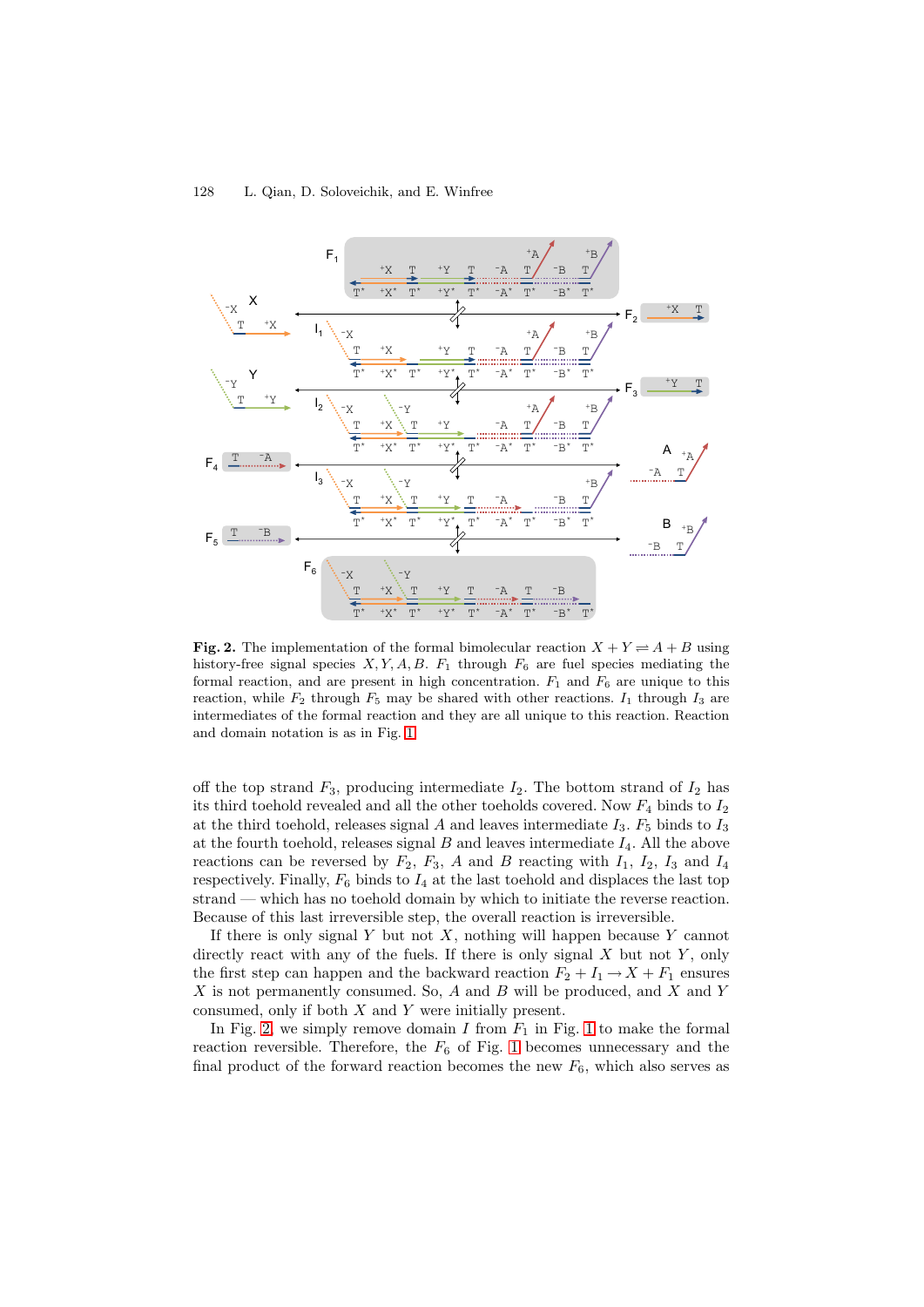the first fuel of the backward reaction. Now there are only three intermediates instead of four. Note also that increasing the concentration of  $F_1$  speeds up the forward reaction, while increasing the concentration of  $F_6$  speeds up the backwards reaction — so this reaction can be individually tuned to be unbiased or biased forward or backward to any desired extent.

In considering the energy use of the reversible stack machine implementation it is important to verify that we are not cheating when we ignore the entropic contribution of the concentration changes of the fuels in the process of computation. Luckily, in the limit of large molecular counts of the fuel species, the contribution of the changing partial pressures of the fuels to the energy consumed in a reaction occurrence is independent of the history of the previous reaction events, and can be considered fixed for each reaction. Therefore we can use the fuels to provide a fixed forward bias for each reaction, or no bias if we start with equilibrium concentrations of the fuels.

Proper functioning of both the irreversible and reversible reaction modules involves a Brownian exploration of the system's state space to test if the preconditions for the reaction are met. Necessarily, this exploration must be reversible, in case the preconditions aren't met. This basic structure — reversible exploration to determine whether a subsequent step is possible — is used again and again in our constructions below. Despite the lack of determinism for individual steps, no species is incorrectly consumed or incorrectly produced — and so long as the system is biased forward (or unbiased), any species that should be produced will be produced eventually. In this sense, there can be no errors.

Creating new reactions between a set of signal species only requires the construction of appropriate fuel species and is thus programmable by the choice of fuel species without any alteration of the signal species themselves. Therefore, to implement a system of reactions, the fuels for each reaction may be individually constructed, and the union of these fuels correctly implements the full system.

We will consider stochastic dynamics for a small integral number of each signal species (typically a single copy each) reacting in a volume  $V$  in which the concentrations of fuel species are maintained constant. In a perfect implementation of a bimolecular reaction, the reaction rate should slow down exactly in proportion to V. It is easy to see that our multistep DNA implementation should have the same asymptotic scaling for kinetics. Consider the irreversible case. Among all the forward strand displacement reactions, only the second step  $(Y$  displacing  $F_3$ ) is a bimolecular reaction between two low concentration species (the signal species and their reaction intermediates). The forward rate of this reaction (the second step) will scale as  $1/V$ . All the other steps are bimolecular reactions between one high concentration (fuel) species and one low concentration species and thus will be fast. Further, the backward reactions are either slow or (in the case of  $F_3 + I_2 \rightarrow Y + I_1$ ) exactly balanced by a fast reaction  $(F_4 + I_2 \rightarrow A + I_3)$ in the forward direction. Thus, the second step is the rate limiting step for the reaction pathway. (A similar argument holds for both forward and backward reactions in the reversible scheme.)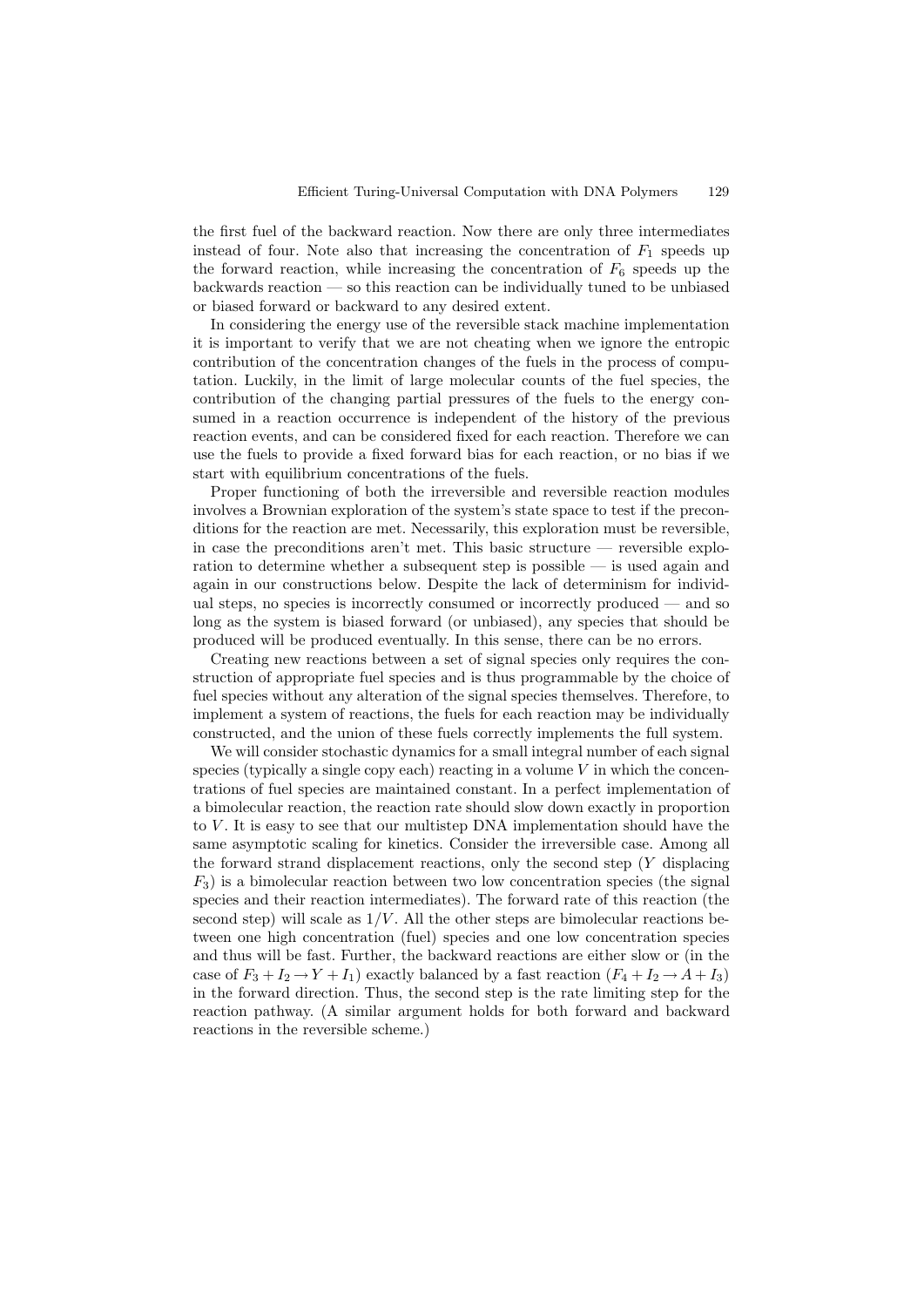<span id="page-7-0"></span>

**Fig. 3.** The implementation of the formal polymer reaction  $[\cdots] + x \rightleftharpoons [\cdots x] + Q$ . Intuitively, in the forward direction this reaction adds a new monomer to the end of the polymer, releasing *Q* to signal completion. In the backward direction, *Q* detaches the last monomer from the polymer. **(a)** The beginning of the polymer and the strand displacement reactions when the stack is empty, i.e., implementation of reaction (1b). Note that the first monomer is  $\perp$  to indicate the end of the stack for the stack machine simulation. **(b)** The strand displacement reactions for the monomer addition / removal cycle, i.e., implementation of reaction (1a). Clockwise: adding a new monomer; counterclockwise: removing the last monomer. The dark box indicates the 'left' side of the polymer, with an arbitrary number of subunits. The dotted line indicates conceptually encapsulating the *x* subunit repeat block within the dark box. Reaction and domain notation is as in Fig. [1.](#page-3-0)

Unimolecular reactions such as  $X \to A$  can be implemented analogously with the appropriate shortening or extension of fuel  $F_1$ , as can higher order reactions such as  $X + Y + Z \rightarrow A + B + C$  and asymmetric reactions such as  $X \rightarrow A + B$ . (Similar modifications can be used for reactions  $X \rightleftharpoons A, X + Y + Z \rightleftharpoons A + B + C$ ,  $X \rightleftharpoons A+B$ , etc.) Extending our construction to reactions of order n yields  $n-1$ forward steps that involve bimolecular reactions between two low concentration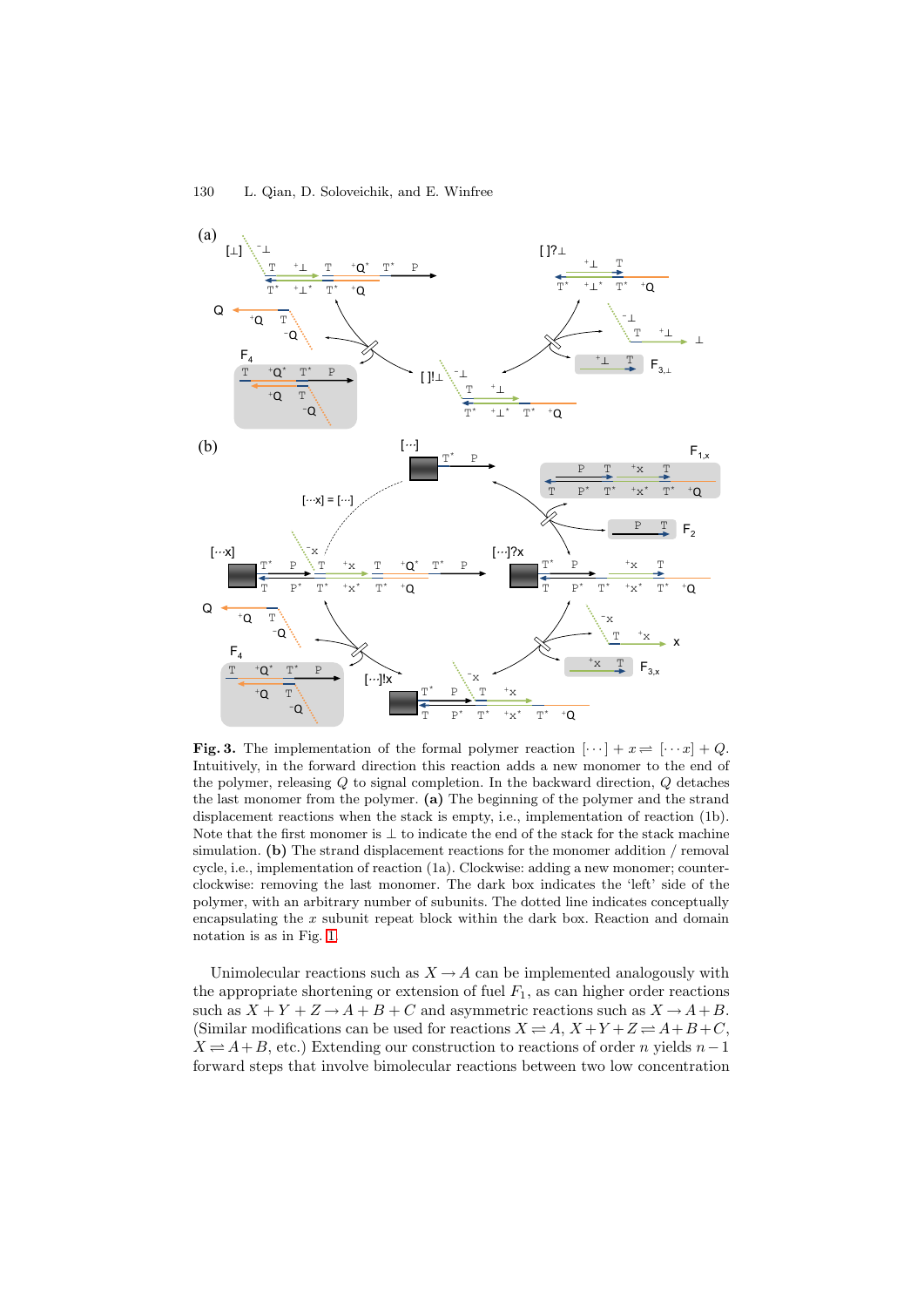species. Therefore we would encounter a slowdown scaling as  $1/V^{n-1}$ , with the unimolecular implementation being independent of volume, as is required to agree with standard chemical kinetics.

## <span id="page-8-0"></span>**3 A Reversible Polymer Addition Primitive**

Finite CRNs by definition involve a finite number of possible molecular species, and this limits their behavioral complexity. Extending CRNs to include polymers allows one to give a finite specification of a molecular system involving potentially an infinite number of distinguishable species — polymers of different lengths and with different sequences — that interact according to a finite number of local rules. A variety of extensions of CRNs to polymers (and other combinatorial structures) have been considered, differing in the types of local rules (e.g. endlocalized reactions, interior-localized reactions, polymer joining and scission) and the types of polymer structures (e.g. strictly linear, branched, networks with cycles) that are allowed [\[13,](#page-17-15)[8](#page-16-12)[,11\]](#page-16-7). All these natural CRN extensions can efficiently simulate Turing machines (c.f. [\[11\]](#page-16-7)). However, whereas these extensions were designed to be general for modeling biochemical systems, our interest here is in a language for specifying polymer systems that can be implemented with DNA strand displacement reactions — and fully general modeling languages presently may be too difficult to compile into DNA.

Therefore, we focus on a very limited subset of polymer reactions that simultaneously allows implementation with DNA and is capable of efficient simulation of Turing machines. Specifically we make use of a single reversible reaction mechanism that (in the forward direction) appends a desired subunit onto the polymer while releasing a confirmation signal, and that (in the reverse direction) upon receipt of a query detaches a subunit from the polymer. In our construction, each polymer has a fixed end and a growing end. Appending and detaching can only occur on the growing end. All polymers begin at their fixed ends with a special subunit,  $\bot$ , followed by an arbitrary sequence of subunits from the finite set  $\Sigma$ . Formally, a polymer with sequence  $\perp w$ , where  $w \in \Sigma^*$ , is written as  $[\perp w]$ . The subunits themselves may also exist as free species,  $x \in \Sigma$ , as may the special subunit  $\perp$ . The query/confirmation species is called Q. Then the implemented reversible polymer addition reaction may be written as

$$
[\cdots] + x \rightleftharpoons [\cdots x] + Q \tag{1}
$$

where informally  $[\cdots]$  represents a polymer with some sequence  $\perp w$  and  $[\cdots x]$ represents that same polymer extended to sequence  $\bot wx$ . Formally, this single polymer reaction schema represents an infinite family of specific reactions

$$
[\bot w] + x \rightleftharpoons [\bot wx] + Q \tag{1a}
$$

for all  $w \in \Sigma^*$  and  $x \in \Sigma$ , as well as the base case

$$
[ ]? \bot + \bot \rightleftharpoons [\bot] + Q \tag{1b}
$$

that enables detecting that the polymer is a monomer.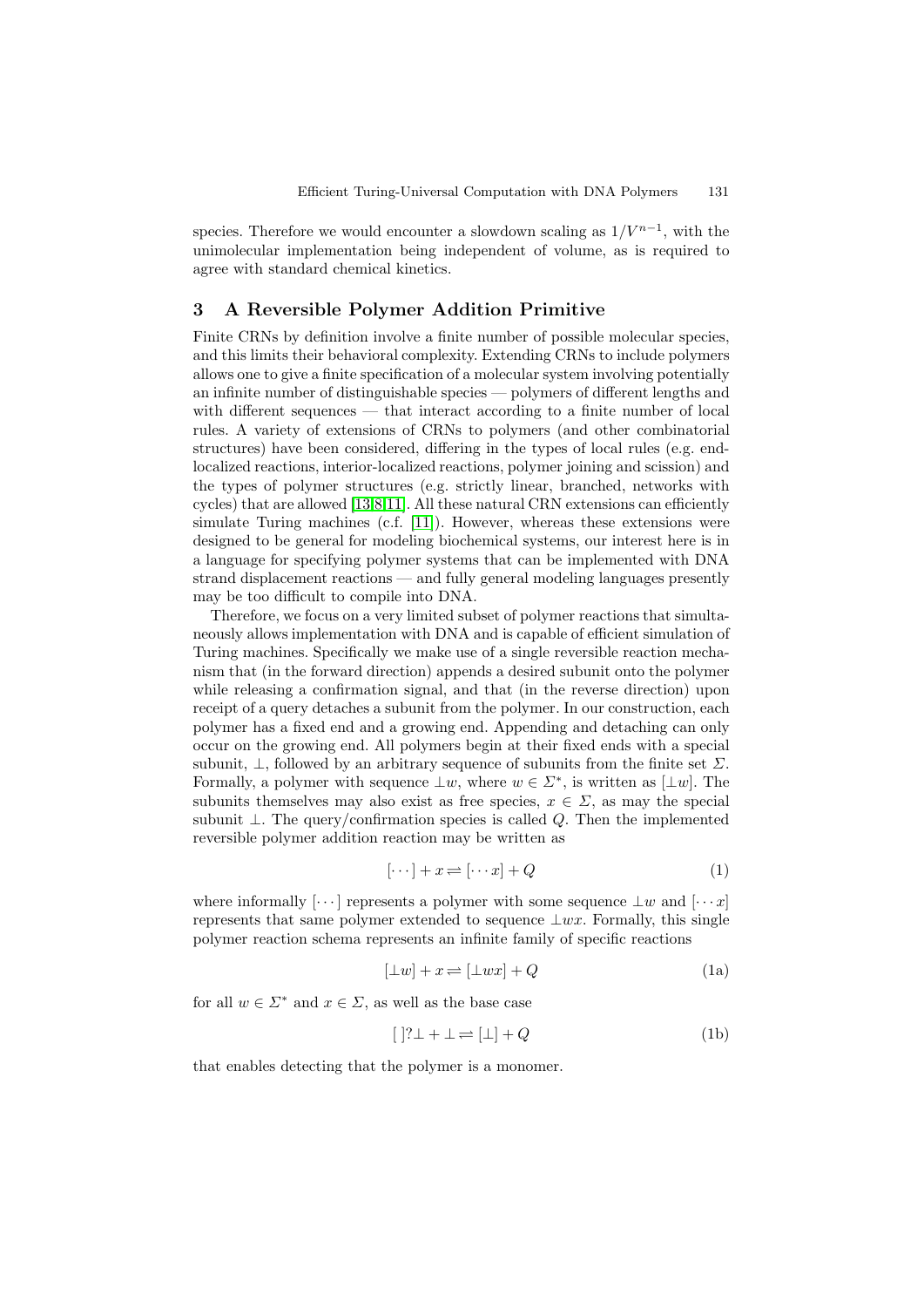Fig. [3](#page-7-0) shows the DNA implementation of this polymerization primitive. The formal species Q and  $\perp$  and each  $x \in \Sigma$  are implemented as finite CRN species using the same history-free motif described in section [2.](#page-2-0) The polymer itself is a chain of information-bearing subunits (green) spliced together by strands using the P and  $+Q$  domains. To mediate the desired reactions, a number of highconcentration fuels are used:  $F_2$  and  $F_4$  are independent of the monomer type, while a separate  $F_{1,x}$  and  $F_{3,x}$  is needed for each  $x \in \Sigma$ , as well as  $F_{3,\perp}$ .

The reversible and exploratory nature of the DNA implementation's reactions are essential to its function. For example, for  $[\cdots]$  to react with a specific x that may be present, it may first react with several different  $F_{1,y}$  to produce the intermediate  $[\cdots]$ ?y that attempts to add y to the polymer — but so long as y is not present in solution, this attempt fails, and the reaction reverses to recreate  $[\cdots]$  with the help of  $F_2$ . Eventually,  $[\cdots]$  will react with  $F_{1,x}$  to produce  $[\cdots]$ ?x, which can react with x to proceed to the next step, the  $[\cdots]x$  intermediate. Finally a reaction with  $F_4$  brings the polymer back to its canonical state,  $[\cdots x]$ , but with the new subunit appended and the confirmation Q produced. Of course, since all the reactions are reversible, Q can also serve as a query and reverse  $\left[\cdots x\right]$ to  $[\cdots]!x$ , after which the appropriate  $F_{3,x}$  may succeed in detaching x, so that  $F_2$  can bring  $[\cdots]$ ?x back to  $[\cdots]$ . A set of different  $F_{3,y}$  make sure the detaching will happen no matter what subunit is on the growing end of the polymer. For the base case, the reverse can only go as far as  $\lceil \cdots \rceil$ ? $\perp$ , which has a special form and thus won't be able to react with  $F_2$ . This ensures that  $\perp$  is always the first subunit of the polymer.

While the polymer reactions by themselves do nothing more than push and pop subunits back and forth onto and off of the end of the polymer, these reactions can be controlled and driven by a simultaneously active finite CRN that interacts with the formal species  $Q, \perp$ , and  $x \in \Sigma$ . To append a subunit to the polymer, the CRN must simply produce the desired species  $x$  and then wait for the confirmation  $Q$ . To read a subunit off the polymer, the CRN must simply produce the query Q and then wait for the arrival of some subunit  $x \in \Sigma$  or else ⊥.

Our polymer reaction primitive is also essentially bimolecular, and hence the kinetics also scales as  $1/V$ .

### <span id="page-9-0"></span>**4 Irreversible Stack Machine Implementation**

## **4.1 Definition of Stack Machines**

In this paper we provide a direct molecular implementation of stack machines rather than the more familiar Turing machines because they are particularly matched to the kind of polymer operation we have available, which accesses the polymer at one end only. The stack machine model of computation intuitively consists of a finite state control together with memory in the form of a finite number of stacks. Each stack can hold an arbitrary sequence of symbols but can only be accessed at one end: stack operations include pushing a new symbol onto a stack, or popping a symbol off a stack, as well as detecting an empty stack.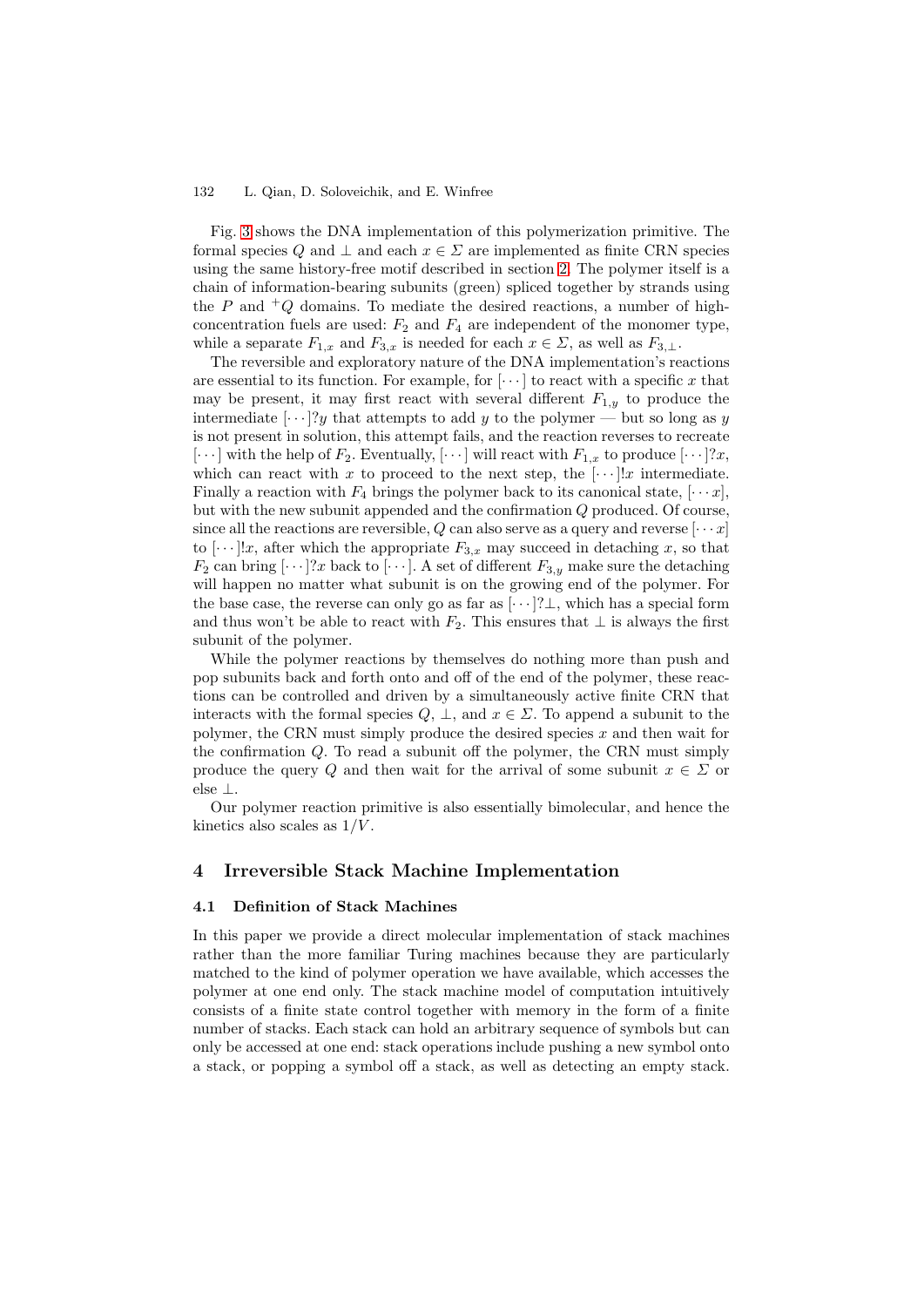<span id="page-10-0"></span>

**Fig. 4.** Example execution of a stack machine program. **(a)** Diagrammatic representation of a stack machine that reads a string on stack 1 and writes a reversed copy onto both stack 2 and stack 3. **(b)** Transition rules for the same stack machine. **(c)** Execution history of stack machine configurations for computation with input string 00111. **(d)** Polymer CRN reactions for the same stack machine. Recall that polymer reaction schema of form (1) expand to reactions of forms (1a) and (1b). **(e)** Reaction pathways within the polymer CRN implementation, illustrated for the first three steps going from configuration 1 to configuration 4. Solid arrowheads indicate the direction of computation that is ratcheted forward by this step's irreversible reaction, and blue species represent the canonical endpoint species for each step of the computation. Each reaction is shown with longer polymer species on top, which is why in some steps reactions go "up" and in other steps reactions go "down".

Input is provided as the initial sequence of symbols in the first stack. While stack machines with only 1 stack are known to be less than Turing universal, 2 stacks are enough for universality. Similarly, while stack machines with just 1 symbol (also known as counter machines or register machines) are universal [\[17\]](#page-17-16), they are exponentially slower than Turing machines, and efficient simulation of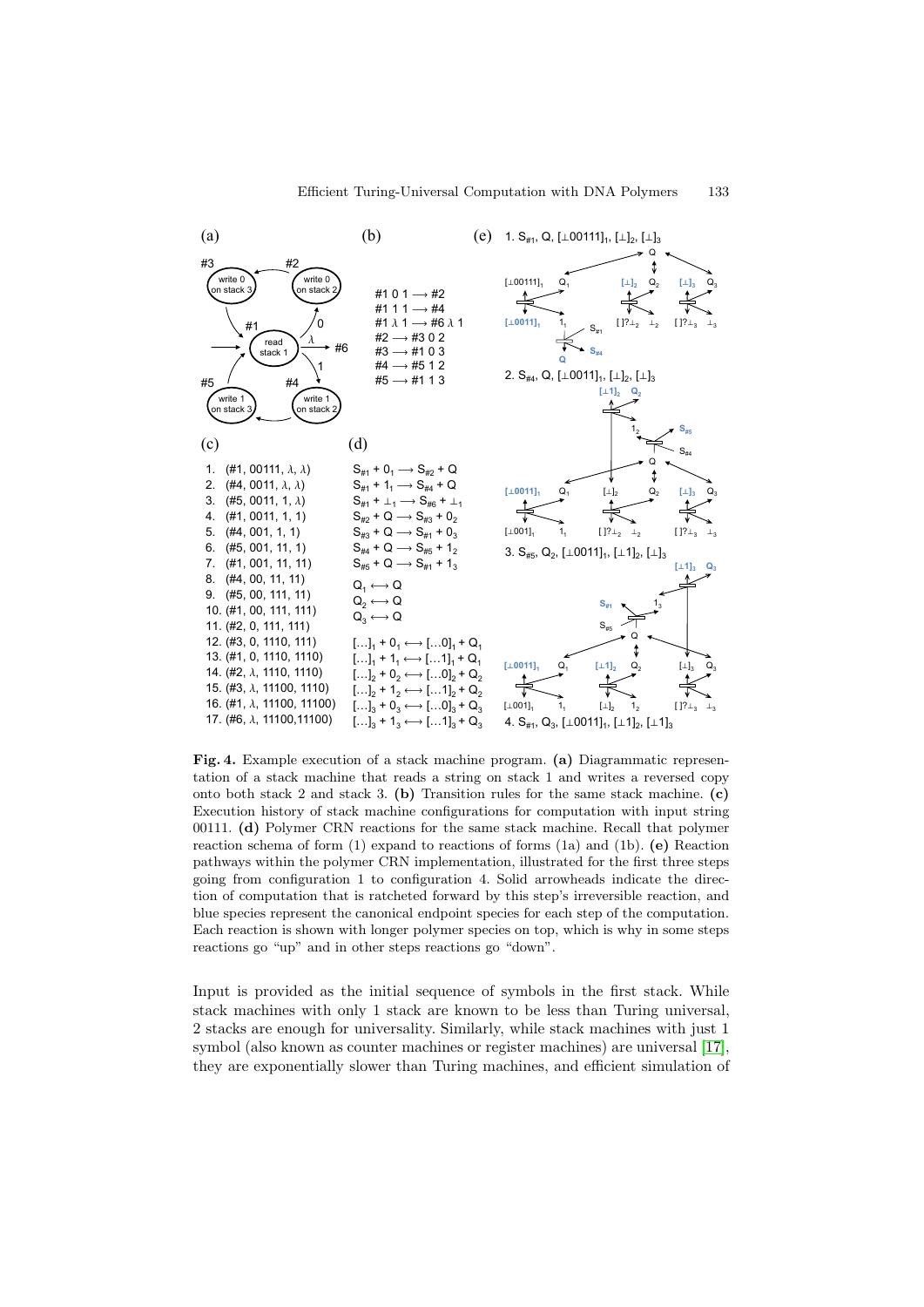Turing machines becomes possible only with 2 symbols or more. In fact, multistack multi-symbol stack machines can simulate multi-tape multi-symbol Turing machines with no slow-down (and vice versa). Consequently, many stacks and many symbols are preferred for elegance and efficiency. This is what we achieve with our DNA polymer implementation.

We allow any finite alphabet of symbols  $\Sigma$ , with an additional symbol  $\lambda \notin \Sigma$ to indicate that the stack is empty. We specify stack machine transition rules in a somewhat non-standard manner — one that is better suited to discussing reversibility (see next section). There are 4 types of transition rules:

1. 
$$
\alpha x i \longrightarrow \beta y j
$$
  
\n2. 
$$
\alpha x i \longrightarrow \beta
$$
  
\n3. 
$$
\alpha \longrightarrow \beta y j
$$
  
\n4. 
$$
\alpha \lambda i \longrightarrow \beta \lambda i
$$

where  $\alpha, \beta$  are states,  $x, y \in \Sigma$  are symbols, and  $i, j \in \{1, ..., n\}$  are stacks. A transition rule of type (1) means: when in state  $\alpha$  and the top symbol on stack i is x, pop it off and push symbol y onto stack j, transitioning to state β. A transition rule of type (2) means: when in state  $\alpha$  and the top symbol on stack i is x, pop it off and transition to state  $\beta$ . A transition rule of type (3) means: when in state  $\alpha$ , push symbol y onto stack j, transitioning to state  $\beta$ . A transition rule of type (4) means: when in state  $\alpha$  and stack i is empty, move to state  $\beta$ . Note that the stack on the left and right must be the same for rule type (4).

A configuration of a stack machine consists of a state  $\alpha$  and the contents of stacks  $1, \ldots, n$ . Computation begins in the designated start state (typically  $#1$ ) with the input to the computation on the stacks (typically stack 1 has an input string, and the remaining stacks are empty) and proceeds by execution of applicable rules until no rule is applicable (typically, the machine will be in a 'halting state' that does not appear in the LHS of any rule). The contents of the stacks after halting may be considered the output of the machine.

We say that the stack machine is (syntactically) deterministic if for every configuration, there is at most one applicable transition rule. This can easily be verified by checking that for each state  $\alpha$ , either all rules with  $\alpha$  on the LHS read from the same stack with at most one transition per read symbol, or else there is at most one rule of type (3).

An example stack machine and computation is shown in Fig. [4a](#page-10-0)bc.

## **4.2 Reactions Corresponding to the Transition Rules**

The polymer CRN implementation of an  $n$ -stack machine with symbol alphabet  $\Sigma$  will comprise a finite collection of CRN reactions, one for each transition rule and one for each stack, combined with a polymer reaction for each stack. We require n distinct types of polymer reactions to implement the  $n$  stacks. We obtain them by generating  $n$  independent copies of the polymer reaction primitive of Fig. [3](#page-7-0) wherein every species and domain is subscripted by  $i$  to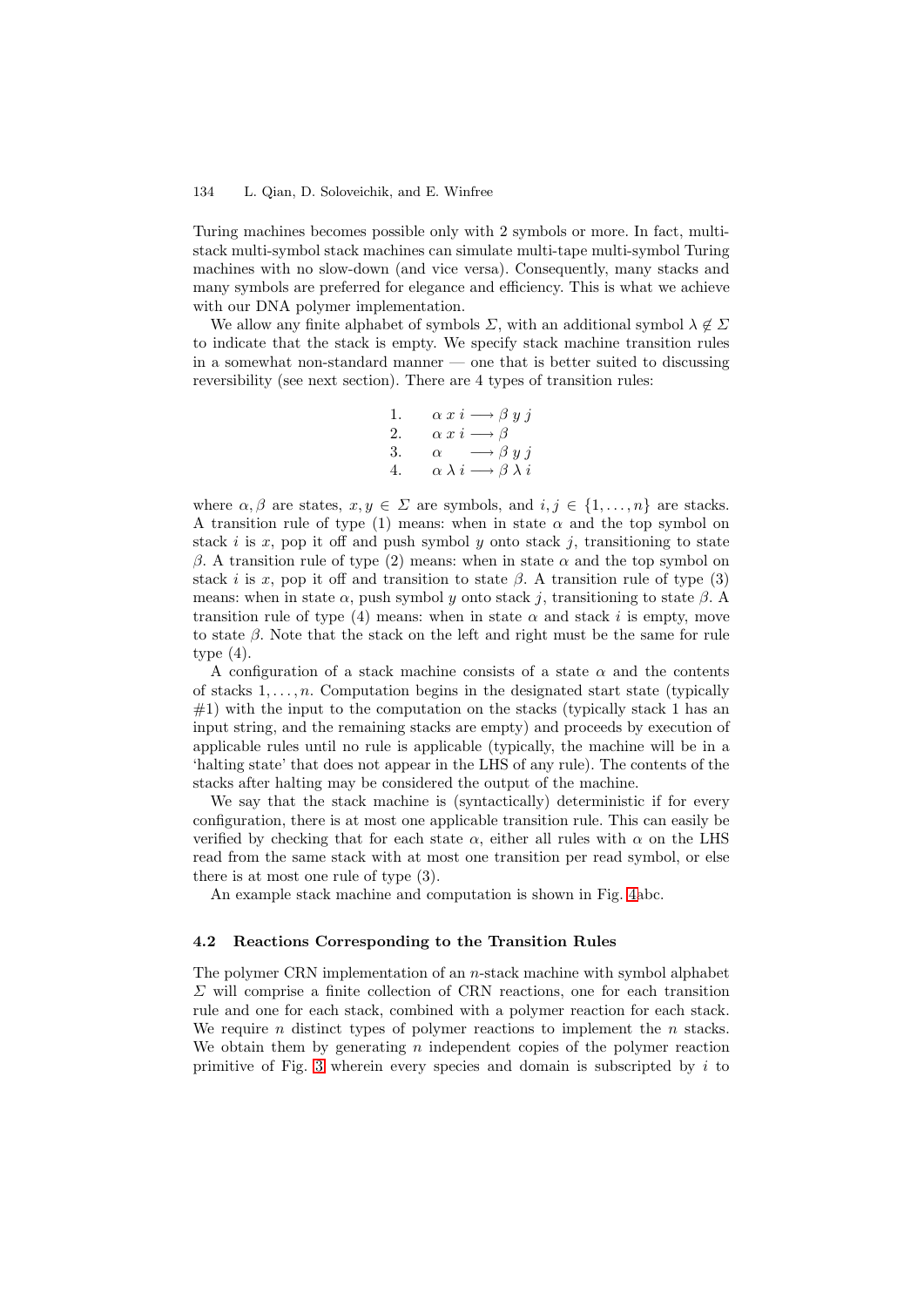indicate that the domains are unique to that polymer type (with the exception of the universal toehold  $T$ ). Thus the fuels are also unique to the polymer type. Because of the unique domains and fuels, the reactions steps of Fig. [3](#page-7-0) will never result in crosstalk between polymers of different type. Therefore, generating  $x_i$ or  $Q_i$  will result in pushing x onto or popping a symbol off of stack i specifically. Later it will be convenient to have a single 'query' species  $Q$  that interconverts with the  $Q_i$  to (reversibly) read any stack; the symbol  $x_i$  that is read indicates which stack it came from, so no information is lost.

In summary, for every stack  $i \in \{1, ..., n\}$  and symbol  $x \in \Sigma$ , we have a distinct molecular species  $x_i$ . Further, for every stack i we have species  $\perp_i$ , the CRN reaction

$$
Q \rightleftharpoons Q_i
$$

and the polymer reaction

$$
[\cdots]_i + x_i \rightleftharpoons [\cdots x]_i + Q_i.
$$

If a polymer contains only the symbol  $\perp_i$  then the polymer represents stack i being empty, i.e. having content  $\lambda$ .

To run the system, we start with (1) exactly one molecule of each stack polymer type, each containing the input strings for its corresponding stack; (2) exactly one molecule of the state species  $S_{\#1}$ ; and (3) exactly one molecule of the 'query' species  $Q$ , which rapidly interconverts into the  $Q_i$  required for each stack. Our system will respect the conserved property that there is always either exactly one  $Q$  or one  $Q_i$  molecule for some stack, or else there is exactly one molecule  $x_i$  representing some symbol on some stack.

Now, each stack machine transition rule 1-4 corresponds to a single polymer CRN reaction as follows:

|  | 1. $\alpha x i \longrightarrow \beta y j \Rightarrow S_{\alpha} + x_i \rightarrow S_{\beta} + y_j$                   |
|--|----------------------------------------------------------------------------------------------------------------------|
|  | 2. $\alpha x i \longrightarrow \beta \Rightarrow S_{\alpha} + x_i \rightarrow S_{\beta} + Q$                         |
|  | 3. $\alpha \longrightarrow \beta y j \Rightarrow S_{\alpha} + Q \rightarrow S_{\beta} + y_j$                         |
|  | 4. $\alpha \lambda i \longrightarrow \beta \lambda i \Rightarrow S_{\alpha} + \bot_i \rightarrow S_{\beta} + \bot_i$ |

Illustrative steps for the implementation of the example stack machine are shown in Fig. [4d](#page-10-0)e. Note that despite all the reversible reactions, each time an irreversible CRN reaction (corresponding to a transition rule) occurs, the overall computation ratchets forward.

Run in a reaction volume  $V$ , each irreversible step will take average time  $O(V)$  since its rate scales as  $O(1/V)$ . So to simulate a stack machine (or TM) whose computation runs in time  $t$  using space  $s$ , our DNA implementation will take time  $O(tV)$ . However, the reaction volume must be large enough to contain the polymers, which will be  $O(s)$  subunits long, and hence  $V = O(s)$ . Taking the worst-case bound  $s = O(t)$ , the overall time required by the DNA stack machine implementation is  $O(t^2)$ . In contrast, because Bennett's hypothetical polymer-chemistry Turing machine has no bimolecular reactions between lowconcentrations species (all reactions are between a single polymer tape and highconcentration enzymes), its time requirement is just  $O(t)$  — better than ours.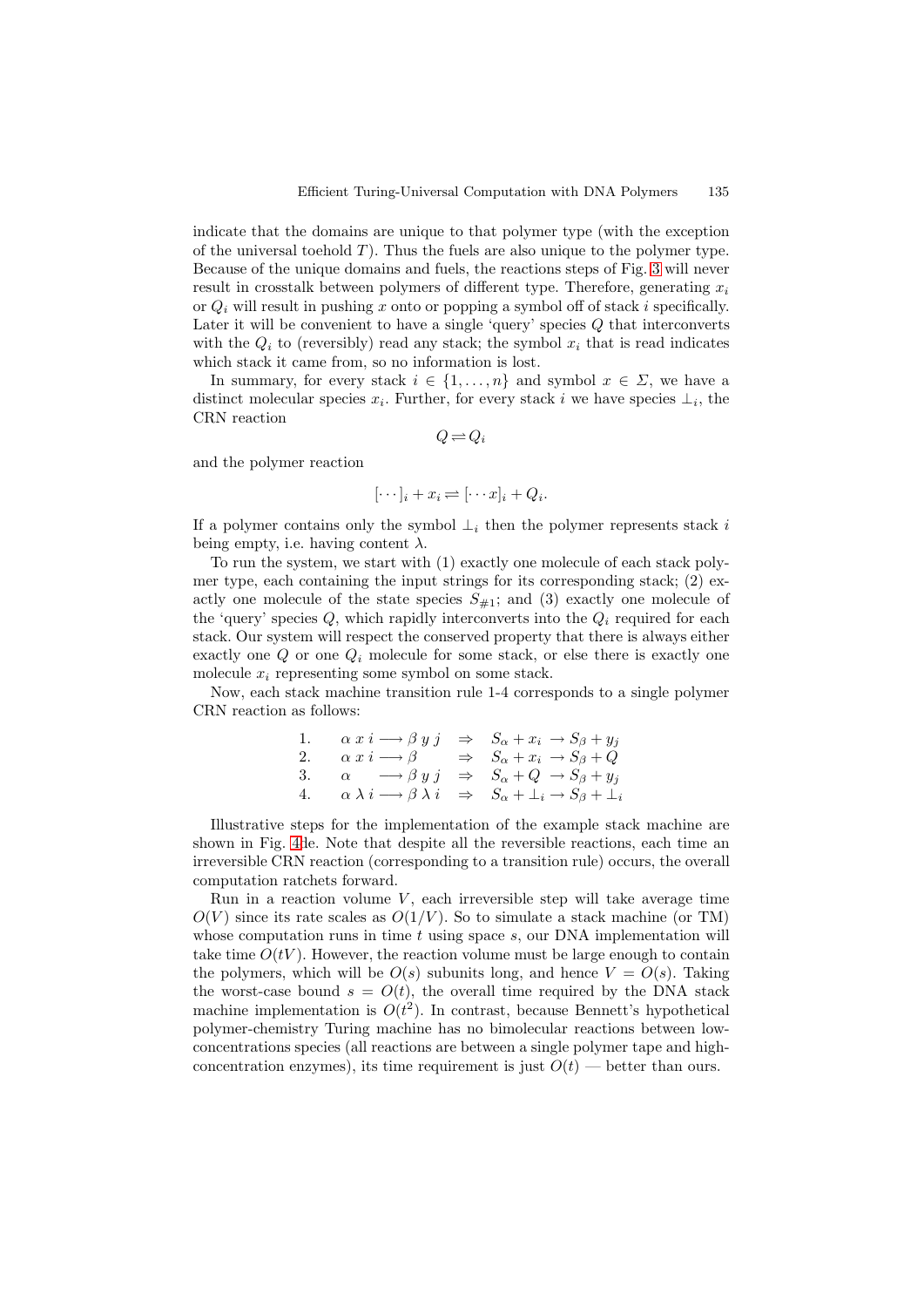## <span id="page-13-0"></span>**5 Reversible Stack Machine Implementation**

Given a stack machine defined as in the preceding section, the set of reverse rules is formed by switching the left-hand side and the right-hand side of all rules. We say the stack machine is reversible if the set of reverse rules is deterministic.

To implement a stack machine that can proceed either forward or backward in chemistry we can use reversible reactions:

|  | 1. $\alpha x i \longrightarrow \beta y j \Rightarrow S_{\alpha} + x_i \Rightarrow S_{\beta} + y_j$                          |
|--|-----------------------------------------------------------------------------------------------------------------------------|
|  | 2. $\alpha x i \longrightarrow \beta$ $\Rightarrow$ $S_{\alpha} + x_i \Rightarrow S_{\beta} + Q$                            |
|  | 3. $\alpha \longrightarrow \beta y j \Rightarrow S_{\alpha} + Q \Rightarrow S_{\beta} + y_j$                                |
|  | 4. $\alpha \lambda i \longrightarrow \beta \lambda i \Rightarrow S_{\alpha} + \bot_i \rightleftharpoons S_{\beta} + \bot_i$ |

#### **5.1 Simulating a Reversible Turing Machine**

Most theoretical work on reversible computing uses Turing machines rather than stack machines. Are there non-trivial reversible stack machines according to the above definition? Are there universal reversible stack machines according to the above definition?

We can take the path of showing that reversible stack machines can simulate known reversible Turing machines. For simplicity let us consider a binary, reversible Turing machine with one tape that is bounded on the left and is infinite on the right; futher, we require that the Turing machine never tries to read past the left end of the tape. (For example ref. [\[18\]](#page-17-17) describes such a Turing machine that is universal, although it is slow; multi-tape reversible Turing machines are faster, and can be similarly implemented with polymer CRNs.) We can consider three types of Turing machine transition rules, using Bennett's notation [\[5\]](#page-16-0):

1. 
$$
\alpha x \longrightarrow \beta y
$$
  
\n2.  $\alpha / \longrightarrow \beta -$   
\n3.  $\alpha / \longrightarrow \beta +$ 

where  $\alpha, \beta$  are states, and  $x, y \in \{0, 1\}$  are symbols. The first rule means that when in state  $\alpha$  with the head reading symbol x, transition to state  $\beta$  overwriting x with y. The second and third rules indicate that when in state  $\alpha$  move left or right respectively, without reading from or writing to the tape. The reverse of rule  $\alpha x \rightarrow \beta y$  is  $\beta y \rightarrow \alpha x$ . The reverse of rule  $\alpha \rightarrow \beta -$  is  $\beta \rightarrow \alpha +$  and vice versa.

We represent the tape using two stacks. Everything to the left of the head is on stack 1 with the current symbol on top. Everything to the right of the head is on stack 2 with the symbol to the right of the head on top. The infinity of 0's past the rightmost 1 on the Turing machine tape is implicitly represented such that the topmost symbol on stack 2 can only be 1, if the stack is not empty. We convert Turing machine transition rules to stack machine transition rules as follows, where  $x, y \in \{0, 1\}$ :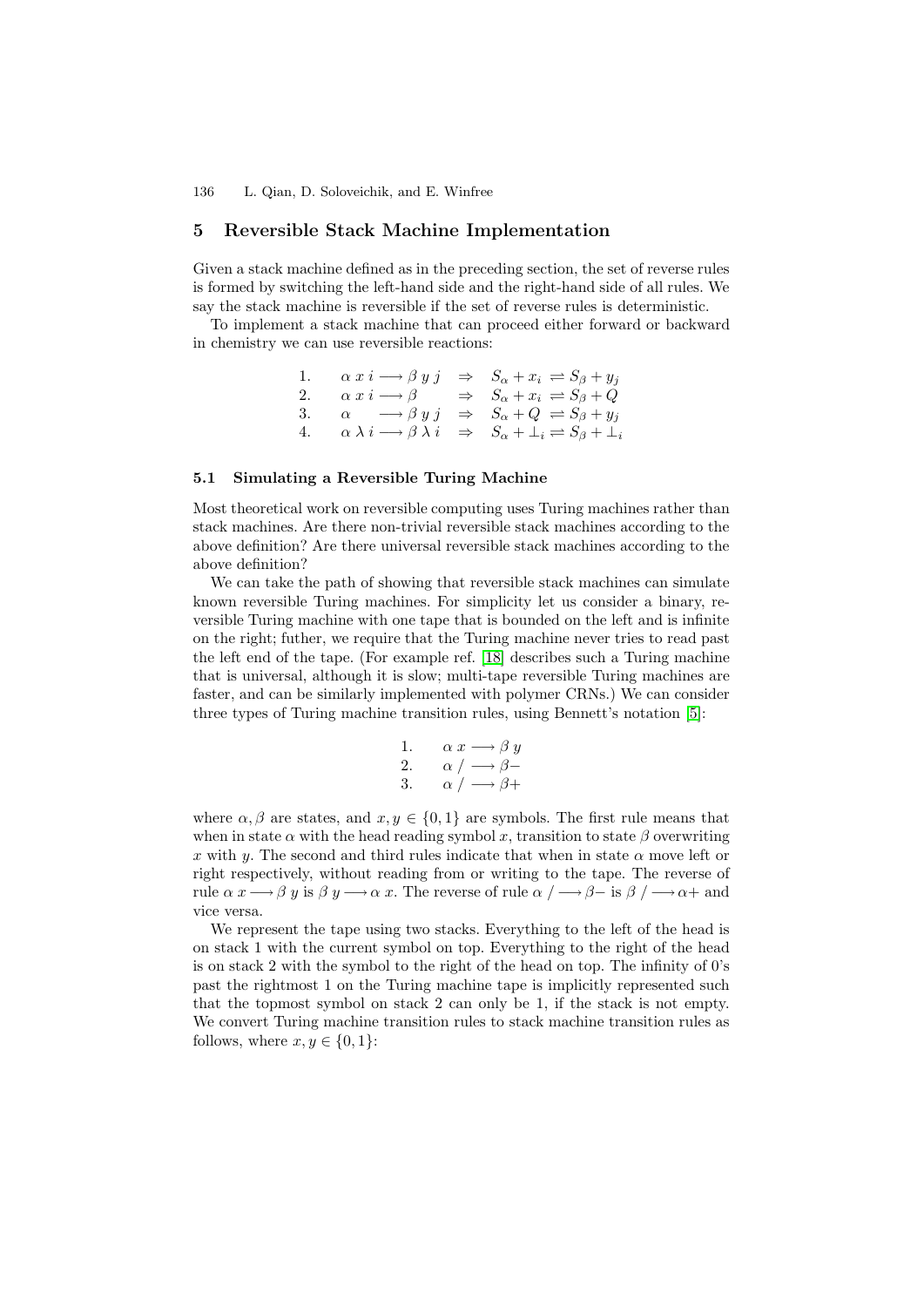| 1. $\alpha x \rightarrow \beta y \Rightarrow$           |                                                               |
|---------------------------------------------------------|---------------------------------------------------------------|
|                                                         | $\alpha x 1 \longrightarrow \beta y 1$                        |
| 2. $\alpha$ / $\longrightarrow$ $\beta$ $\Rightarrow$   |                                                               |
|                                                         | $\alpha$ 0 1 $\rightarrow \sigma_1$ 0 1                       |
|                                                         | $\alpha$ 11 $\rightarrow \beta$ 12                            |
|                                                         | $\sigma_1 \lambda 2 \longrightarrow \sigma_2 \lambda 2$       |
|                                                         | $\sigma_1$ 0 2 $\longrightarrow$ $\sigma_4$ 0 2               |
|                                                         | $\sigma_1$ 1 2 $\rightarrow$ $\sigma_4$ 1 2                   |
|                                                         | $\sigma_2$ 0 1 $\longrightarrow$ $\sigma_3$                   |
|                                                         | $\sigma_3 \lambda 2 \longrightarrow \beta \lambda 2$          |
|                                                         | $\sigma_4$ 0 1 $\longrightarrow$ $\beta$ 0 2                  |
| 3. $\alpha$ / $\longrightarrow$ $\beta$ + $\Rightarrow$ |                                                               |
|                                                         | $\alpha$ 02 $\rightarrow$ $\sigma$ <sub>4</sub> 01            |
|                                                         | $\alpha$ 12 $\longrightarrow$ 6 11                            |
|                                                         | $\alpha$ $\lambda$ 2 $\longrightarrow$ $\sigma_3$ $\lambda$ 2 |
|                                                         | $\sigma_4$ 0 2 $\longrightarrow$ $\sigma_1$ 0 2               |
|                                                         | $\sigma_4$ 1 2 $\longrightarrow$ $\sigma_1$ 1 2               |
|                                                         | $\sigma_3 \longrightarrow \sigma_2 01$                        |
|                                                         | $\sigma_2 \lambda 2 \longrightarrow \sigma_1 \lambda 2$       |
|                                                         | $\sigma_1$ 0 1 $\longrightarrow$ $\beta$ 0 1                  |

where  $\sigma_1 - \sigma_4$  are states unique to the given Turing machine transition rule. Note that (3) is the reverse of (2). The hard work involved in moving left and right comes from the requirement to maintain a consistent and unique implicit representation of the infinite background of zeros on the right.

It is enough to prove two things: that the forward direction is deterministic, and that the forward direction correctly simulates the Turing machine transitions. Then no point can have multiple predecessors because simulating the reverse Turing machine transition crosses that point in the opposite direction. (The fact that the forward and backward stack machine paths within a single Turing machine transition must be the same follows from the fact that for the reverse path we could have just applied the forward rules in reverse order.)

Forward determinism follows because in any stack machine state we are reading at most one stack. It is also easy to verify that  $(2)$  and  $(3)$  correctly simulate the Turing machine transition in the forward direction by following all the branches. For that, note that (2) guarantees that the bottom symbol in stack 2, if any, is a 1. (I.e.: no unnecessary "blanks". We also assume this is true of the initial state.) Thus in (3), stack 2 cannot be empty when we get to state  $\sigma_4$ .

More efficient reversible Turing machines with multiple tapes and large alphabets can be simulated in a similar manner, as a straightforward generalization of the given construction. This is important because whereas 1-tape, 2-symbol reversible Turing machines are indeed universal, multi-tape Turing machines are essential for Bennett's theorems showing that the time and space requirements for logically reversible Turing machine computation are no more than slightly worse than linear with respect to irreversible Turing machine computation [\[5,](#page-16-0)[7\]](#page-16-3).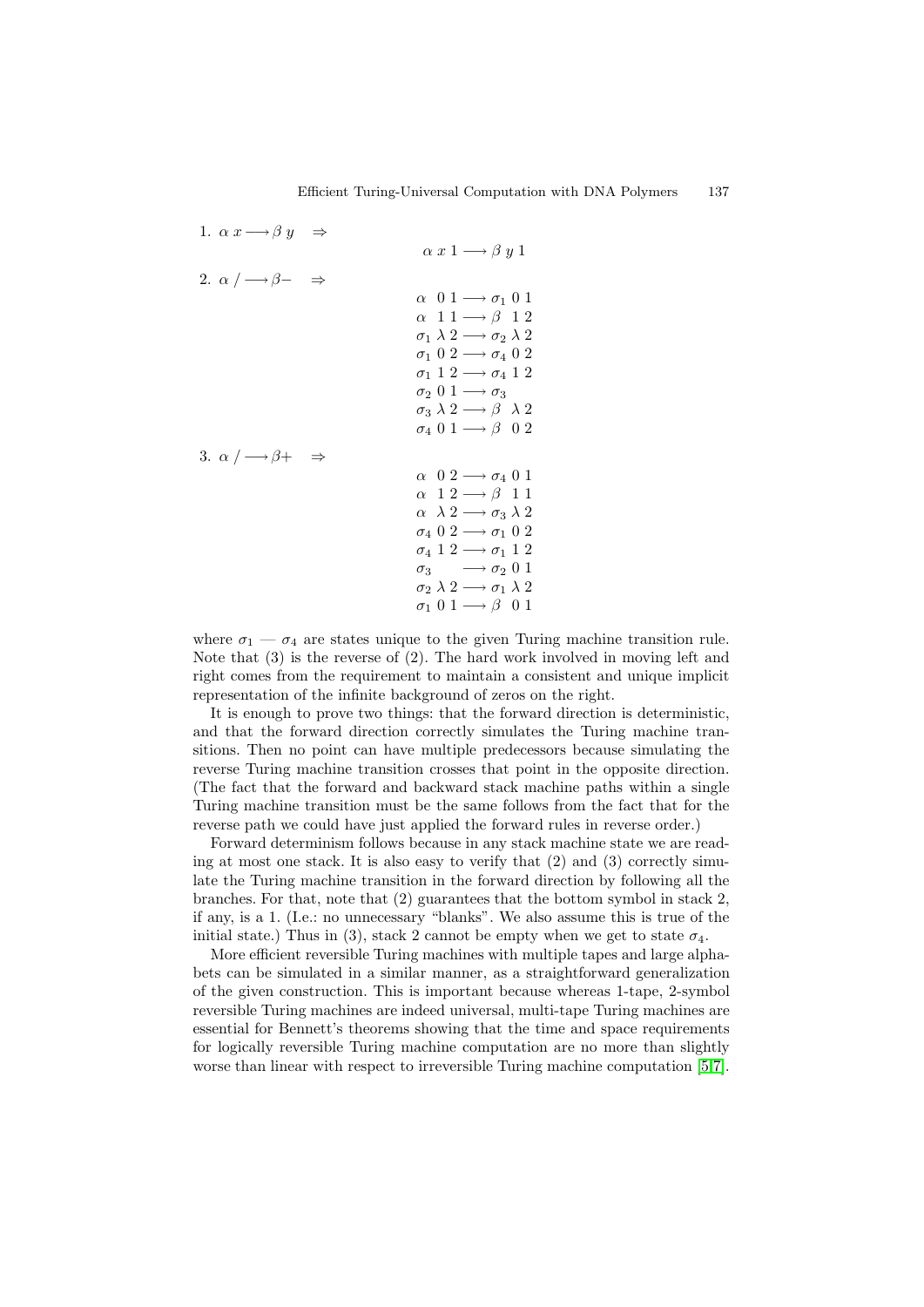## **6 Conclusions**

Our paper contributes to the art of designing molecular interactions using strand displacement cascades by proposing a direct implementation of arbitrary coupled reversible reactions, as well as a way to add and remove end monomers to and from a DNA polymer. The new construction for reversible reactions is more efficient than implementing them as two separate irreversible reactions [\[25\]](#page-17-9), both in terms of the complexity of the scheme as well as the amounts of fuel reagents required. By adjusting and maintaining fuel concentrations, reactions can be biased forward or backward or balanced arbitrarily close to equilibrium. Based on these reaction mechanisms, we developed a novel method of embedding computation in biochemical and biological systems by showing an efficient autonomous stack machine simulation. This simulation can be made reversible to attain low energy consumption.

Different architectures for molecular computing such as algorithmic selfassembly, circuits implemented with CRNs, Turing machines implemented with CRNs, and polymer CRNs embody different tradeoffs between time, volume, energy and uniformity. Our construction is exponentially more efficient in terms of the required molecular counts and volume than geometry-free Turing-universal computation using strand displacement reactions (combination of refs. [\[25\]](#page-17-9) and [\[24\]](#page-17-10)), and also polynomially faster. Moreover, unlike the geometry-free computation of ref. [\[24\]](#page-17-10), our polymer CRN construction in theory yields the correct computation output with probability 1.

Lastly, using our implementation of reversible CRNs, we proposed a logicallyreversible stack machine construction that maintains error-free computation using physically reversible reactions. We showed that these reversible stack machines can reversibly simulate a reversible Turing machine, establishing their Turing universality and the applicability of results in the existing literature. Our constructions can be viewed as steps toward a DNA implementation of Bennett's thought experiment [\[6\]](#page-16-1) in which computation was shown to require arbitrarily little thermodynamic energy per step.

There is still room for improvement in our constructions. First, the fact that the machine state is stored within multiple free-floating molecules results in the requirement for slow bimolecular reactions, unlike Bennett's hypothetical scheme. A second drawback of our scheme is that preparing reactions with a single copy of each state-bearing molecule would be difficult experimentally, but our system will not correctly simulate stack machines if run with multiple copies of state or stack molecules, or if run with mass action. Further, unlike Bennett's scheme, ours cannot run an arbitrary number of parallel machines in the same reaction chamber. This limitation prevents the use of our construction for fast solutions to parallel search problems [\[1\]](#page-16-4).

Finally, our construction lacks the attractive feature of material recycling: taking any irreversible Turing machine, applying the transform described in ref. [\[5\]](#page-16-0) to make it reversible, and implementing it with Bennett's hypothesized molecular construction, yields a molecular computation that recycles all material requirements except for the molecules used in writing out the output. However, in our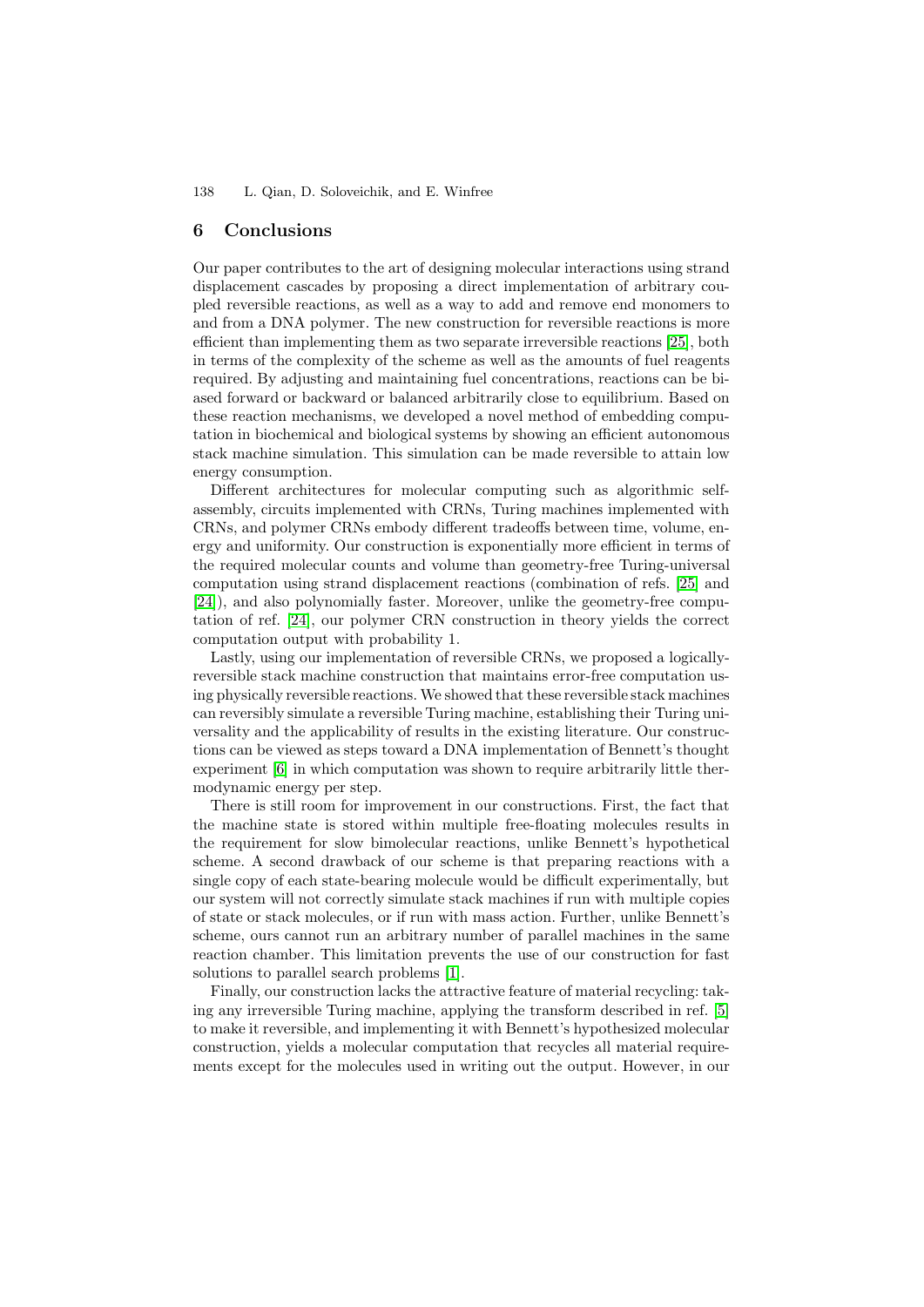scheme, different fuel molecules would be used in the "compute" and "retrace" phases of the transformed Turing machine computation, and would not be regenerated. Indeed, every computation converts fuels of forward reactions to the fuels of reverse reactions in an amount proportional to the length of the computation.

The polymer reactions we introduce are likely instances of a wider class of polymer modification reactions that can be implemented with strand displacement. It would be exciting to implement a polymer reaction class capable of exhibiting the richness of cytoskeletal networks that are responsible for cellular reorganization and coordinated movement.

## **Acknowledgments**

We thank Ho-Lin Chen for insightful discussions and suggestions. Our development of the history-free CRN scheme grew out of extensive discussions with Luca Cardelli. We thank Anne Condon for clarifying discussions. This work was supported by the Molecular Programming Project under NSF grant 0832824 and an NSF CIFellows Award to DS.

## <span id="page-16-2"></span>**References**

- <span id="page-16-4"></span>1. Adleman, L.: Molecular Computation of Solutions to Combinatorial Problems. Science 266(5187), 1021–1024 (1994)
- <span id="page-16-5"></span>2. Beaver, D.: A Universal Molecular Computer. In: Lipton, R., Baum, E. (eds.) DNA Based Computers, pp. 29–36. AMS, Providence (1996)
- <span id="page-16-9"></span>3. Benenson, Y., Paz-Elizur, T., Adar, R., Keinan, E., Livneh, Z., Shapiro, E.: Programmable and autonomous computing machine made of biomolecules. Nature 414(6862), 430–434 (2001)
- <span id="page-16-6"></span>4. Benenson, Y., Shapiro, E.: Molecular computing machines. In: Encyclopedia of Nanoscience and Nanotechnology, pp. 2043–2056 (2004)
- <span id="page-16-0"></span>5. Bennett, C.: Logical reversibility of computation. IBM Journal of Research and Development 17(6), 525–532 (1973)
- <span id="page-16-1"></span>6. Bennett, C.: The thermodynamics of computation – a review. International Journal of Theoretical Physics 21(12), 905–940 (1982)
- <span id="page-16-3"></span>7. Bennett, C.: Time/space trade-offs for reversible computation. SIAM Journal on Computing 18, 766–776 (1989)
- <span id="page-16-12"></span>8. Blinov, M., Faeder, J., Goldstein, B., Hlavacek, W.: BioNetGen: software for rulebased modeling of signal transduction based on the interactions of molecular domains. Bioinformatics 20(17), 3289–3291 (2004)
- <span id="page-16-11"></span>9. Cardelli, L.: Strand algebras for DNA computing. In: Deaton, R., Suyama, A. (eds.) DNA 15. LNCS, vol. 5877, pp. 12–24. Springer, Heidelberg (2009)
- <span id="page-16-10"></span>10. Cardelli, L.: Two-Domain DNA Strand Displacement. In: Developments in Computational Models (DCM), pp. 33–47 (2010)
- <span id="page-16-7"></span>11. Cardelli, L., Zavattaro, G.: On the computational power of biochemistry. In: Horimoto, K., Regensburger, G., Rosenkranz, M., Yoshida, H. (eds.) AB 2008. LNCS, vol. 5147, pp. 65–80. Springer, Heidelberg (2008)
- <span id="page-16-8"></span>12. Chen, H., De, A., Goel, A.: Towards Programmable Molecular Machines. In: Foundations of Nanoscience (FNANO) (2008)